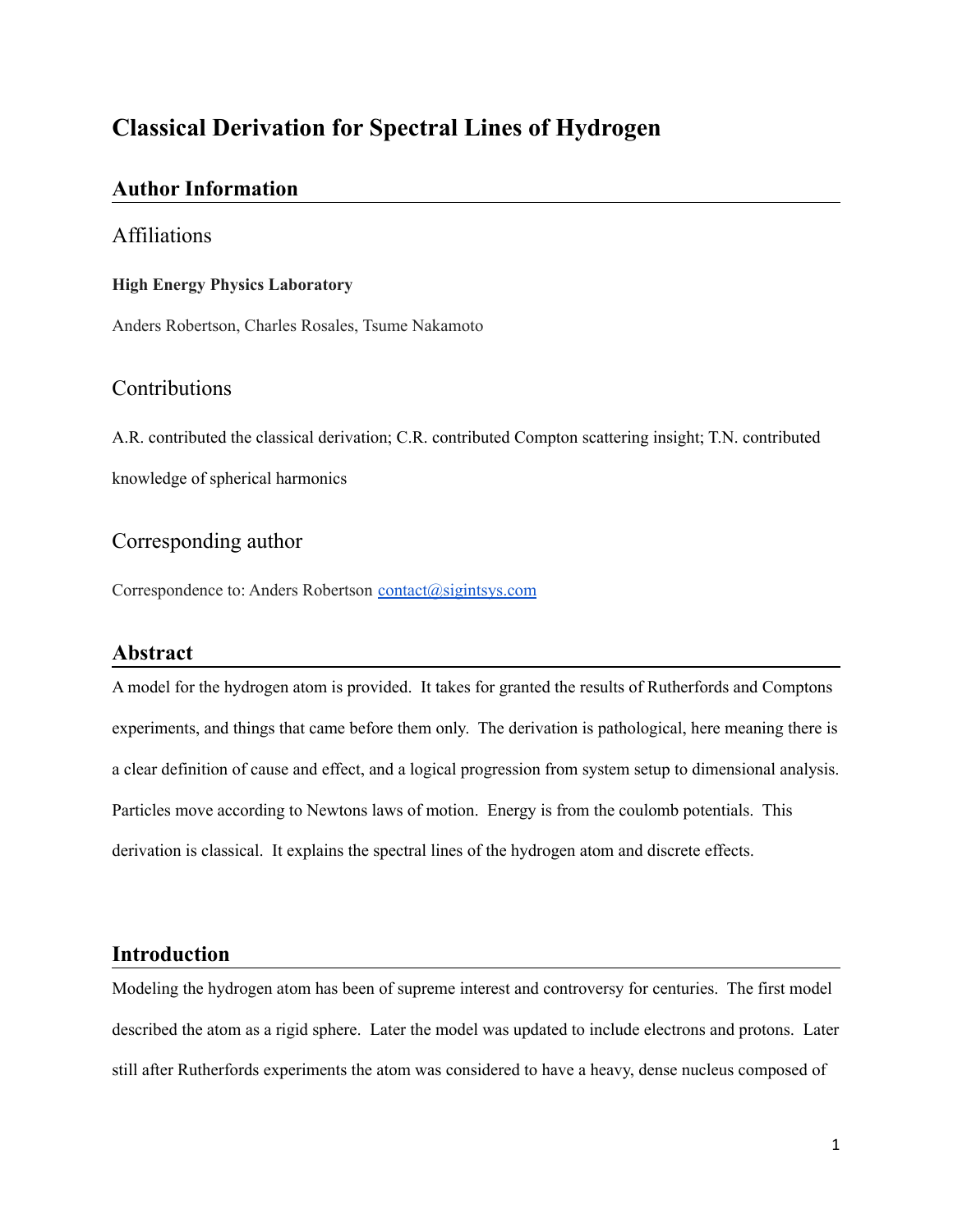protons. The electrons were considered to be on the periphery of the atom, with the nucleus concentric. Bohr later tried to create a model for the atom with the electrons orbiting the nucleus. Bohrs model contained several aphysical aspects and many unexplained rules. Schrodinger updated the model with the introduction of his equation. Once again there were certain aphysical issues regarding Schrodingers work. The equations were acausal, and there is uncertainty regarding interpretations of the dependent variable. The model contained here is the most physical. There is no dubiousness regarding causality and little to no room left for interpretation. Compton did not provide a model of the atom; however, he performed experiments ultimately giving insight into the interaction of charged particles and photons.

### **Results**

### The Electron

Compton discovered the radius at which the electron scatters. When considering the electron, there is a sphere of the reduced Compton electron radius, with a charge at its center. The electron will scatter if it's tangent to anything closer than the reduced Compton electron radius.

#### **Fig. 1: The electron model**

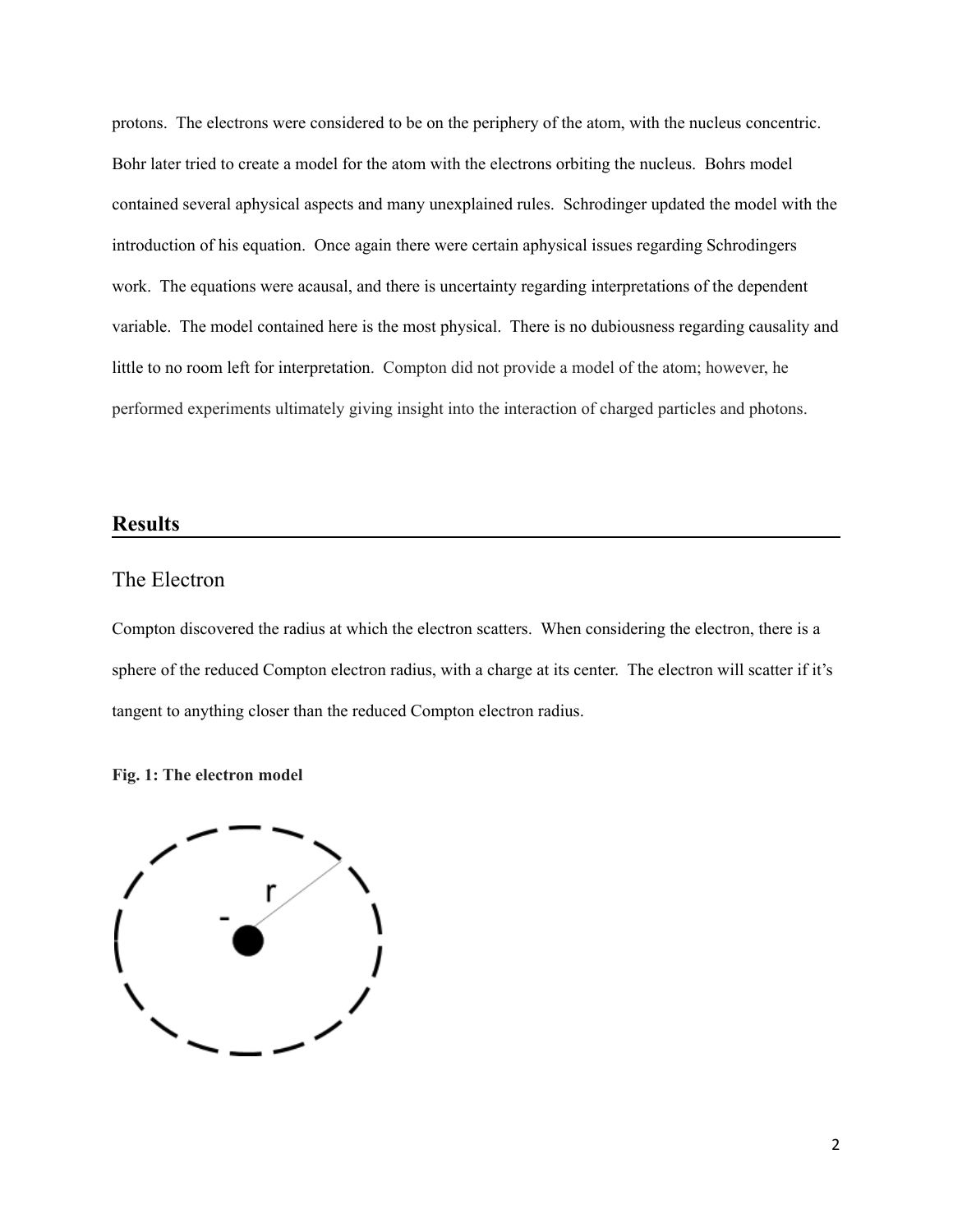In figure 1, the electron is depicted. The center is the negative charge. The radius is the reduced Compton electron radius. A charge entering the region less than r will trigger scattering. The radius can be explained by the Klein–Nishina formula. The boundary is not inert. It's a semi-rigid manifold. This manifold can be rung like a bell. The ringing of this manifold represents the excitation states of the electron. The ringing is assumed to propagate at the speed of light and be a wave phenomena. This makes the ringing subject to the helmholtz equation.

## The Proton Nucleus

The proton nucleus exerts a force on the electrons' negative charge. This force is described by Coulomb. It is attractive. The classical expression of the force follows

$$
F = \frac{ZQ^2}{4\pi\epsilon d^2} \tag{1}
$$

Z is the number of positive charges in the nucleus, Q is the elementary charge of electronics and protons, epsilon is the permittivity of free space, d is the distance between the two particles charges. The protons' reduced Compton wavelength is orders of magnitude smaller than the electron one. It's extent in space is much smaller, so we don't have to consider it having an extended region of scattering like the electron.

#### The Electron Proton Interaction

The interaction is mediated by Newton's second law. F is force, m is mass, a is acceleration of the electron

$$
F = ma \tag{2}
$$

Substituting in the electric force yields the following. The proton will be assumed to be stationary, since it's much more massive. Combining 1 and 2 gives.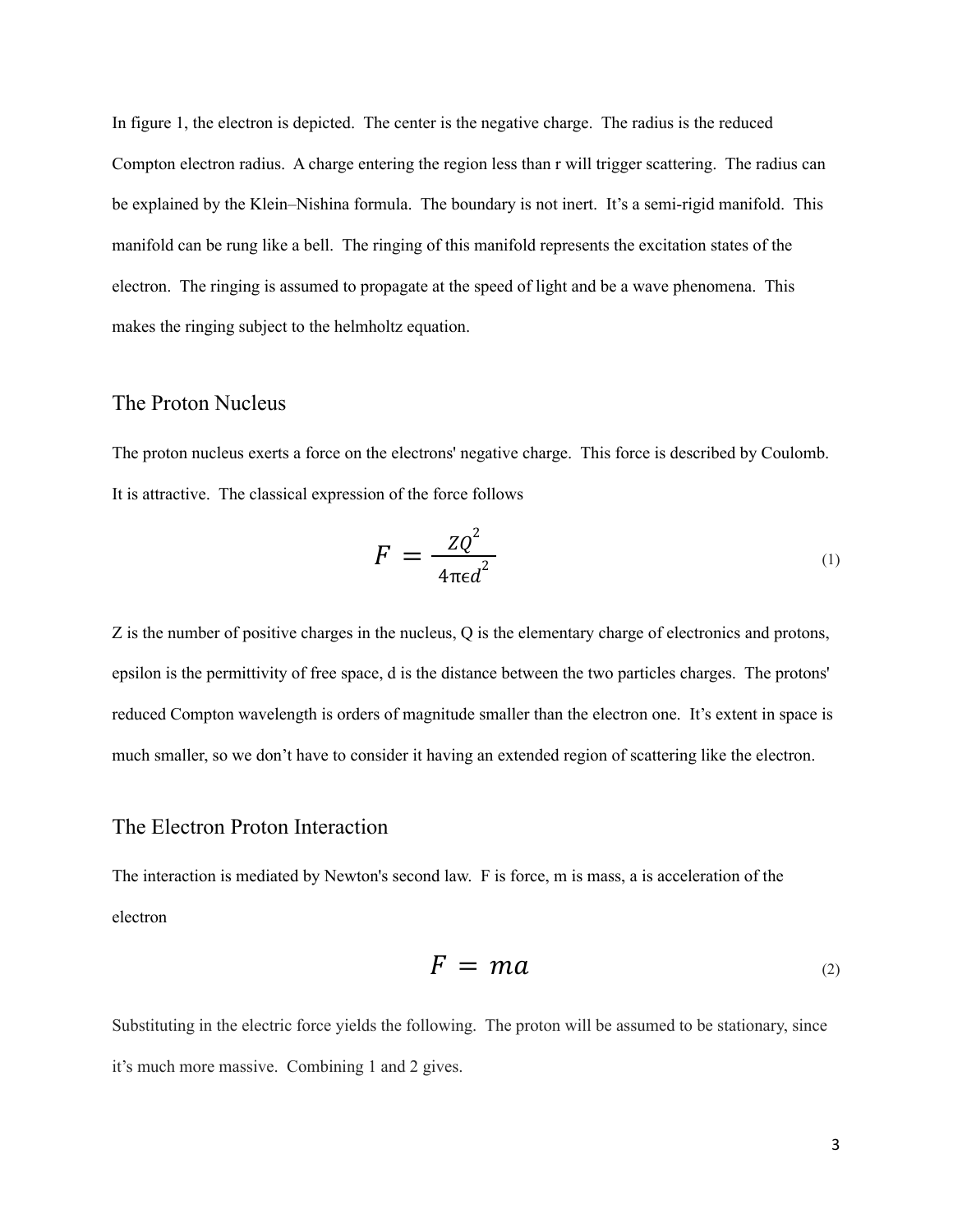$$
\frac{ZQ^2}{4\pi\epsilon d^2} = ma \tag{3}
$$

The electron will follow the electric force towards the proton until the scattering regions are violated. This happens when the distance is less than the reduced Compton scattering radius. Substituting that in and solving for a yields the following.

$$
\frac{ZQ^2}{4\pi\epsilon r^2 m} = a \tag{4}
$$

At this point in time the electron will scatter. Its velocity's radial component will change sign instantaneously. This doesn't leave the electron unaffected. Being perturbed in such a manner leaves the Compton boundary excited. The electron will follow a parabolic path back down to the proton. This is the solution to Newton's equation of motion. The expression follows. x is the extra distance between the proton and electron

$$
x = \frac{1}{2} \frac{Z Q^2 t^2}{4\pi \epsilon r^2 m}
$$
\n<sup>(5)</sup>

The electron will continue to be Compton scattered and Coulomb attracted. If left alone this process might continue forever.

## The Electron Proton Sympathy

Interacting in such a way, the Compton scattering and Coulomb attraction will either become sympathetic or divergent. The frequencies of sympathy are determined by the size and shape of the reduced Compton electron radius. Being a sphere subject to the helmholtz equation, some modes can be investigated. The following is true for an excited sphere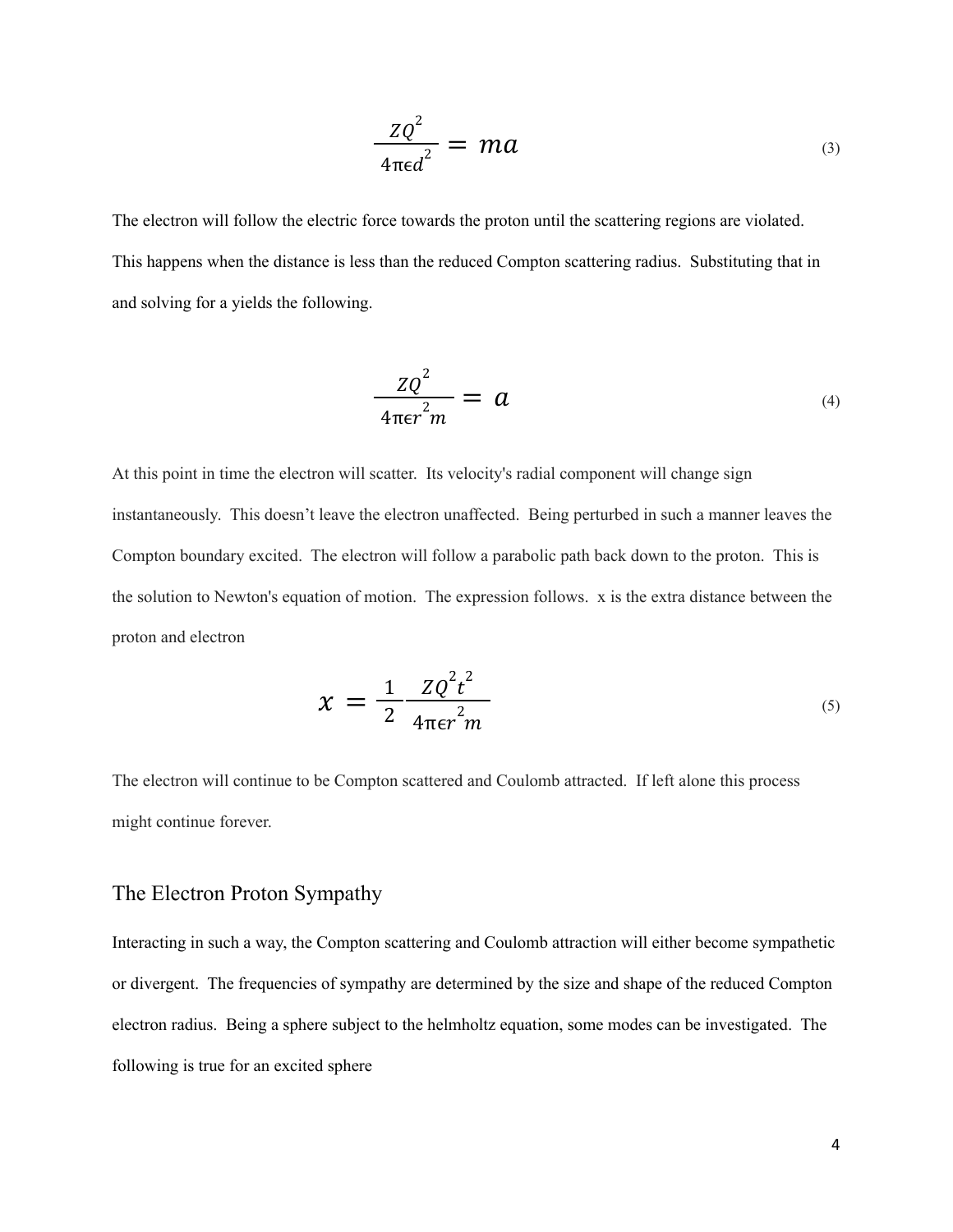$$
j_0(rk) = 0 \tag{6}
$$

The excitation is contained in the volume of the sphere, so the boundary equation in 6 can be expressed. j is the spherical Bessel function. k is the wavenumber. r is the boundary of the electron Compton boundary. In more explicit terms the spherical functions for the zeroth order will be the following.

$$
\frac{\sin(rk)}{rk} = 0 \tag{7}
$$

The result in 7 can only be true if the product of the radius and wave number are a multiple of pi, which can be expressed as follows.

$$
rk = n\pi \tag{8}
$$

Assuming linear dispersion and propagation at the speed of light this equation will give the natural modes of the Compton boundary.

$$
\omega = \frac{n\pi c}{r}
$$
 (9)

$$
T = \frac{2r}{nc} \tag{10}
$$

Expression 10 relates the period of oscillation of the Compton boundary to its radius, the speed of light, and any integer n. To be in sympathy, when the electron comes back down from being scattered the Compton boundary must have the same phase it had when the electron scattered. This puts a constraint on the allowable amplitudes the electron can have beyond the Compton radius. The time in equation 5 is half this period, so a revision to 5 and substitution with 10 follows.

$$
A = \frac{1}{4} \frac{1}{2} \frac{Z Q^2 T^2}{4 \pi \epsilon r^2 m}
$$
 (11)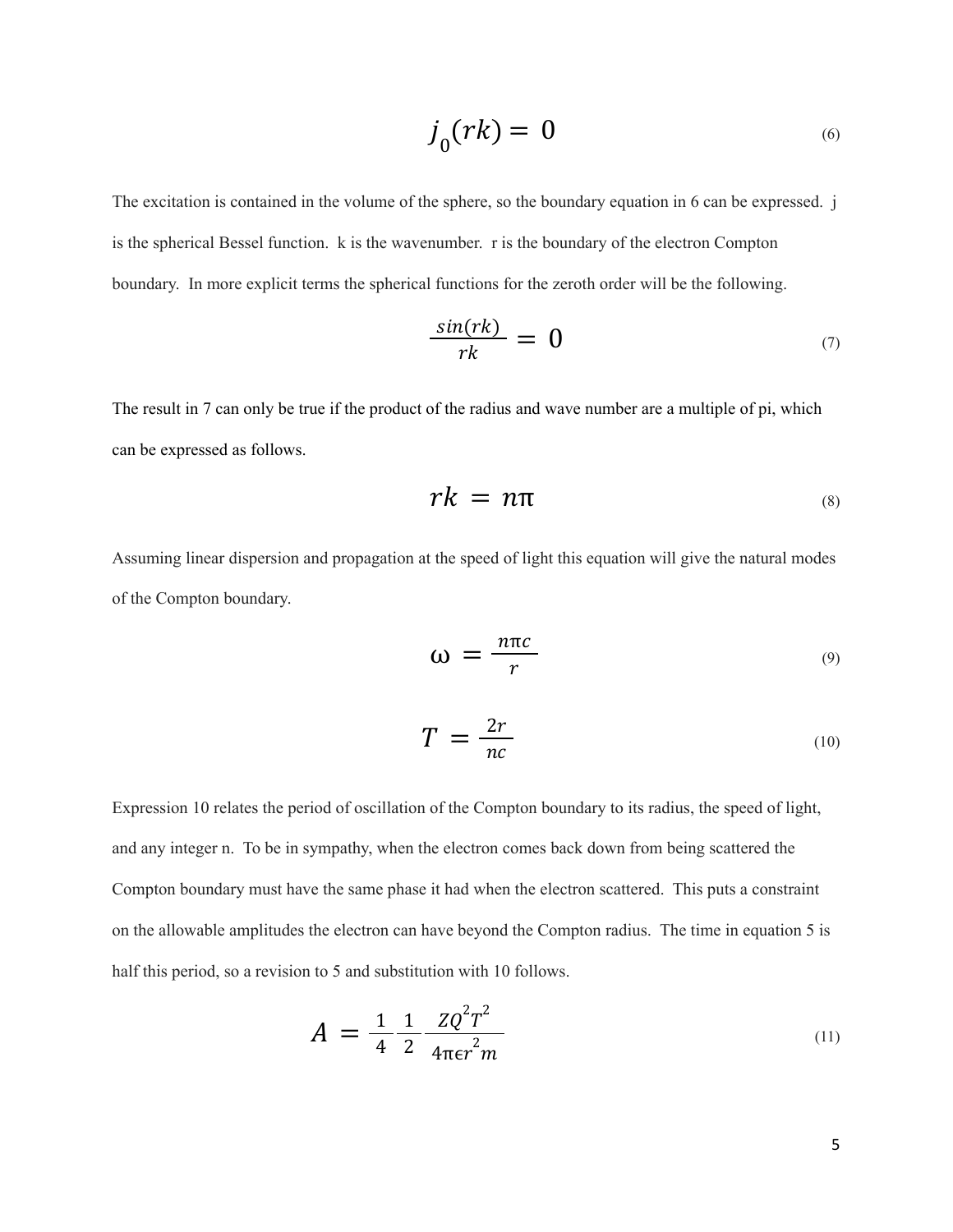$$
A = \frac{1}{2} \frac{Z Q^2}{4 \pi \epsilon m c^2} \frac{1}{n^2}
$$
 (12)

For the electron and proton to be in sympathy the electron's distance to the proton can only be the Compton wavelength plus these amplitudes.

## The Electron Proton Energies

As described in the previous sections the electron and proton form an oscillator. The oscillator can only have certain allowable amplitudes. What's left is to relate those amplitudes to energies. That will be done with the coulomb potential. Imagine the electron proton system is at their maximum distance before the electric force pulls them back together. At this point the system only has potential energy. The amplitude is much smaller than the distance to from the charge centers, so it can be approximated as follows. The work to bring the charges apart a small distance x through the coulomb force can be written.

$$
W = \int_{0}^{x} F \cdot dl = \int_{0}^{x} \frac{ZQ^{2}dx}{4\pi\epsilon r^{2}} = \frac{ZQ^{2}x}{4\pi\epsilon r^{2}}
$$
\n(13)

$$
E = \frac{ZQ^2A}{4\pi\epsilon r^2} \tag{14}
$$

The potential energy of the maximally separated electron is now related to the amplitude. To get the allowable energies just substitute 12 into 14.

$$
E = \frac{ZQ^2}{4\pi\epsilon r^2} \frac{1}{2} \frac{ZQ^2}{4\pi\epsilon mc^2} \frac{1}{n^2}
$$
 (15)

$$
E = \frac{1}{2} \left( \frac{Z Q^2}{4 \pi \epsilon r} \right)^2 \frac{1}{mc^2} \frac{1}{n^2}
$$
 (16)

6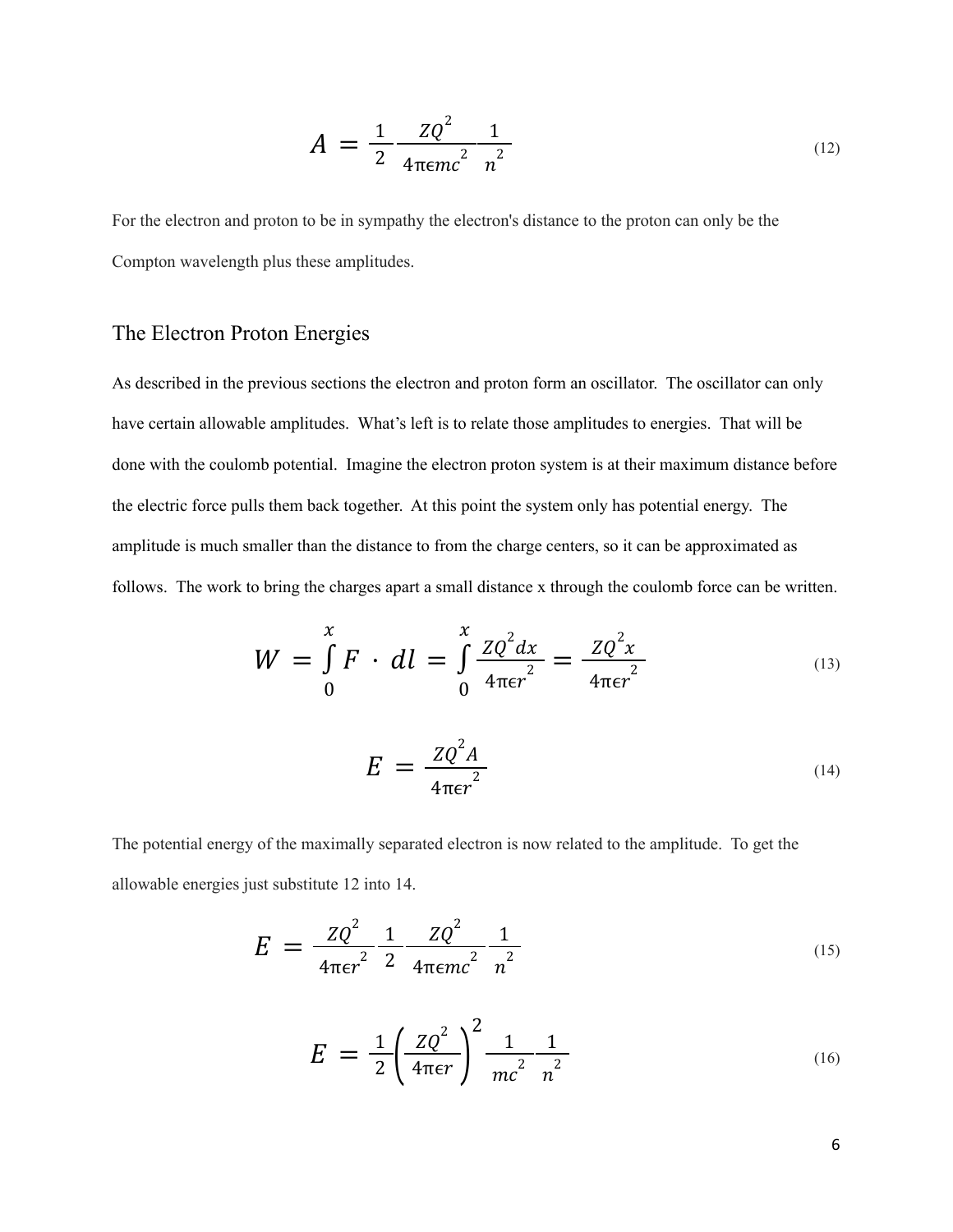This is a very curious step in finishing up the energy expression. The hydrogen energy is half the coulomb energy squared divided by the mass energy. The form of the equation is very common in classical derivations. Substituting in the common quantum quantities for variables yields the following

$$
E = \frac{Z^2 e^4 m_e}{32\pi^2 \epsilon^2 h^2 n^2}
$$
 (17)

These are the exact same energy levels as the schrodinger equation solves for.

#### **Discussion**

These results are quite remarkable. The only way the hydrogen atom could be understood before this derivation was through Schrodinger's equation. That equation posed a very serious impediment to anyone who wanted a physical interpretation of the phenomena. There is little to nothing that can be inferred from Schrodinger's equation regarding physical process or causation. It's also impossible to falsify, being a statistics equation primarily. The great triumph of the Schrodinger equation was that it was successful at giving the correct solutions for the spectral lines of the hydrogen atom. Having an undergraduate level classical explanation undermines that unique distinction.

There are a few epistemological quandaries of this model. They are all contained in the evocation of a semirigid shell of Compton wavelength enveloping the electron. I can only refer back to the experiments as credence. There are distinct regions governing the different phenomena observed for the electron. Thomson went as far as declaring he had discovered the electron radius. Later Compton reevaluated Thomson's experiments at higher energy and found a different coefficient, and a larger radius related to the classical by the fine structure constant. Clearly these radii represent some physical boundary, although attributing excitation to them and explicitly giving expression for their excited modes is novel. It's not clear in Schrodinger's equation what is waving, but that problem had to be solved for a logical